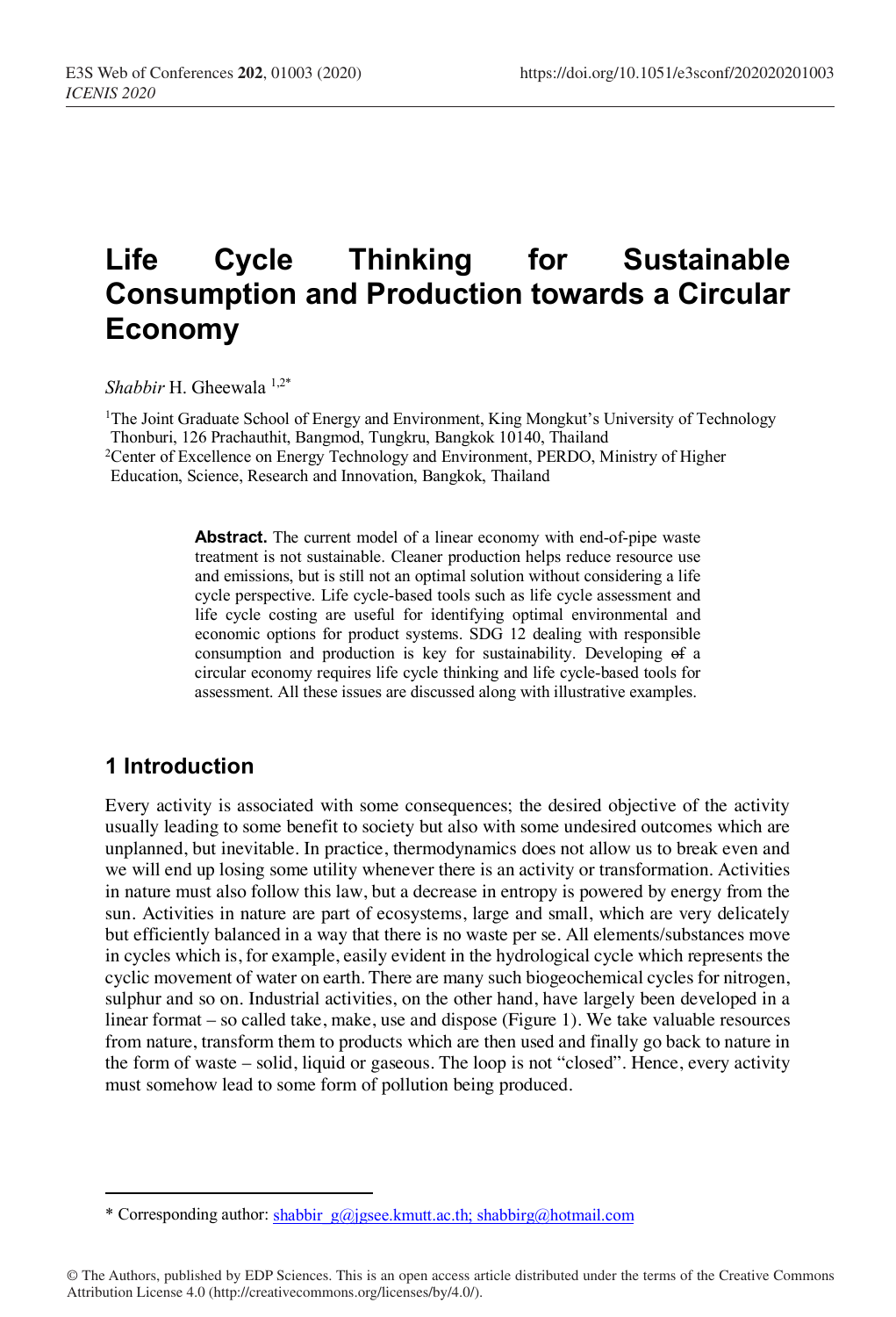

When these anthropogenic activities were at a rather small scale, the impact of pollution from the production and disposal activities was not very visible, partly due to dilution and also due to the ability of nature to absorb and transform the waste into benign products that once again entered the natural cycles. This is the so-called carrying capacity of the earth. However, with the beginning of industrialization, the pollution arising from industrial activities started to increase to levels that were beyond the carrying capacity of the earth both in terms of the volume of pollution being produced and also the type of pollution (e.g. xenobiotics) which was difficult to be transformed by nature into relatively benign forms. Dilution is no more the solution to pollution. Thus, the need for treating the pollution was recognized and institutionalized into laws and regulations on waste treatment or pollution abatement. From the producers' point of view, however, waste treatment, also called "end-of-pipe" treatment, is an unproductive activity as investment must be made for it without having any financial returns. This is not attractive to the producers and must be enforced through regulations.

To address this issue in a smarter way, we need to take a look at the production process in details. Let us consider a generic production process (Figure 2a). To produce an output (product), raw materials and energy are provided to a production process. Thermodynamics dictates that there will inevitably be some waste production; this undesired output (waste) is also from a part of the raw materials and energy entering the production process. In the conventional way of dealing with waste, we must resort to end-of-pipe treatment where we must invest some more raw materials and energy (and of course money) to "manage" the waste. However, if we can focus on reducing this waste stream by improving the process in some way, then we have a double benefit. First of all, we can either increase the amount of product with the same amount of raw materials and energy (Figure 2b) or decrease the amount of raw materials and energy input to produce the same amount of product (Figure 2c). Secondly, the less waste produced means we need to treat less waste. This is the basic concept of cleaner production.



**Fig. 2.** Generic production process (a) conventional production (b), (c) cleaner production.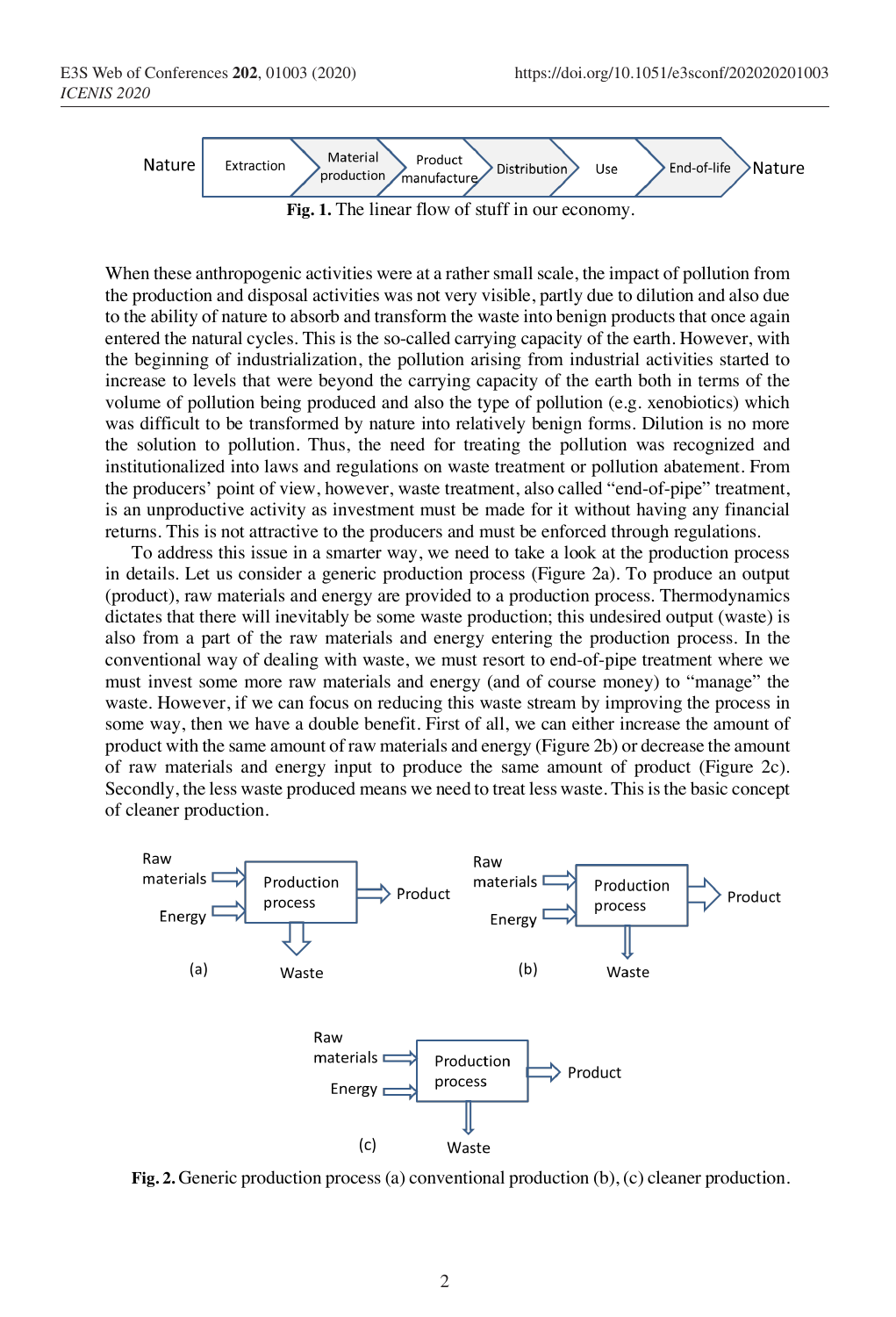Cleaner production thus focuses on reducing the use of raw materials and energy as well as the production of emissions and waste (Figure 3). This idea is very appealing to the industry as it reduces the unproductive activity of waste management and is associated with financial benefits as well. Cleaner production initially focused on a particular production process or a factory. However, this focus, though beneficial, is still limited because it may result in problem shifting as will be seen below.



**Fig. 3.** The concept of cleaner production.

## **2 Life cycle thinking**

Among the many examples of problem shifting that can be observed in practice, one of the currently relevant ones is that of electric vehicles, i.e. cars that are powered by electricity. These vehicles are being promoted especially in cities with a high level of vehicular pollution from conventional cars. Conventional cars are usually fuelled by gasoline, diesel, compressed natural gas or liquefied natural gas. These cars emit pollutants when the above fuels are combusted in the engine to provide motive power. The pollution is quite "obvious" as can be observed physically when emitted from the tail pipe of the car. However, electricity cars run on electricity stored in batteries; thus these cars do not even need a tail pipe and produce no polluting emissions at the car level. So a very direct comparison focused on the car itself would yield a straightforward answer that electric cars are less polluting than their conventional counterparts. However, when we extend the scope of the study beyond the car itself, we immediately realize that even though there is no pollution from powering the electric car itself, there is in fact pollution during the production of electricity used to power the cars. In fact, depending on the fuel used to produce the electricity, the efficiency of the power plant and transmission losses, the amount of pollutant emissions at the power plant can be very high. This leads to the idea of looking at the entire life cycle of the car to avoid missing out on the problem shifting, i.e. the pollutant emissions being transferred from the car itself to the power plant (Figure 4).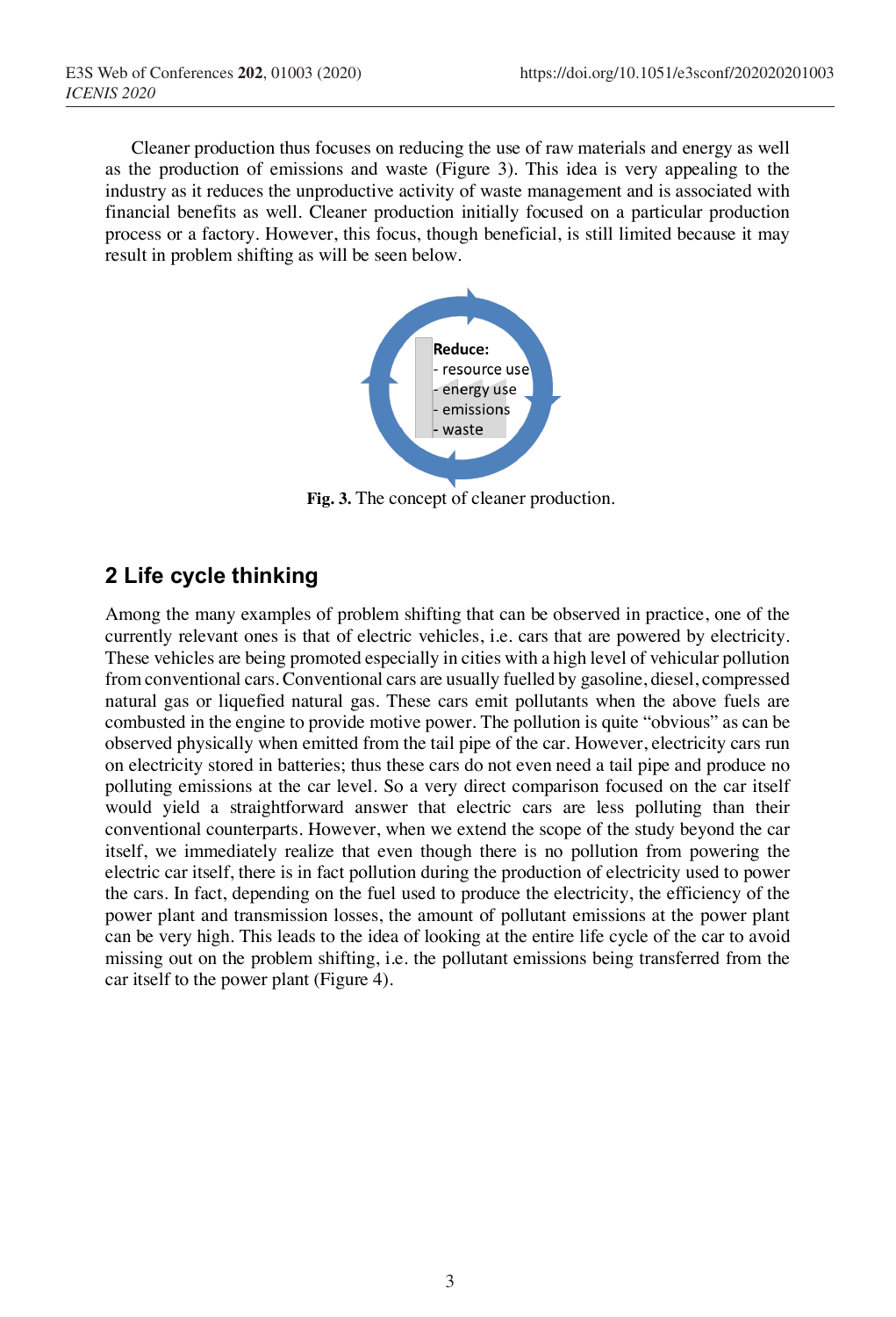

**Fig. 4.** Conventional and electric cars.

So it is quite clear that when making a comparison between conventional and electric cars, it would not be enough to focus only on the car, but also look at the fuel used to provide motive power. In fact, it would be even more appropriate to look at the entire life cycle which in this case would actually include two life cycles (Figure 5) – one of the car itself (resource extraction, materials manufacturing, components manufacturing, vehicle assembly, use and disposal at the end-of-life along with all the intermediate transportation) and that of the energy carrier (energy resource extraction, as well as production, distribution, storage, conversion and transmission of the energy carrier). So even before the car travels the first kilometer, it has already accumulated environmental impacts (called "embodied impacts") from the production stage. When the car is used, additional impacts accrue from the fuel cycle as also the maintenance of the car. At the end of life, there will be impacts from the disposal of the car (parts of it may be recycled, or disposed of by other means such as landfilling and incineration). Since the life of the car is usually quite long (maybe to the order of 10-20 years), the impacts during the use phase can be quite decisive, but anyway, not the only ones as explained above.

To make a fair environmental comparison between alternative cars, a life cycle assessment (LCA) considering the environmental burdens generated at each stage of both the car and energy carrier life cycles must be considered. This will avoid the issue of problem shifting that would occur should the system boundary be focused only on the use of the car itself.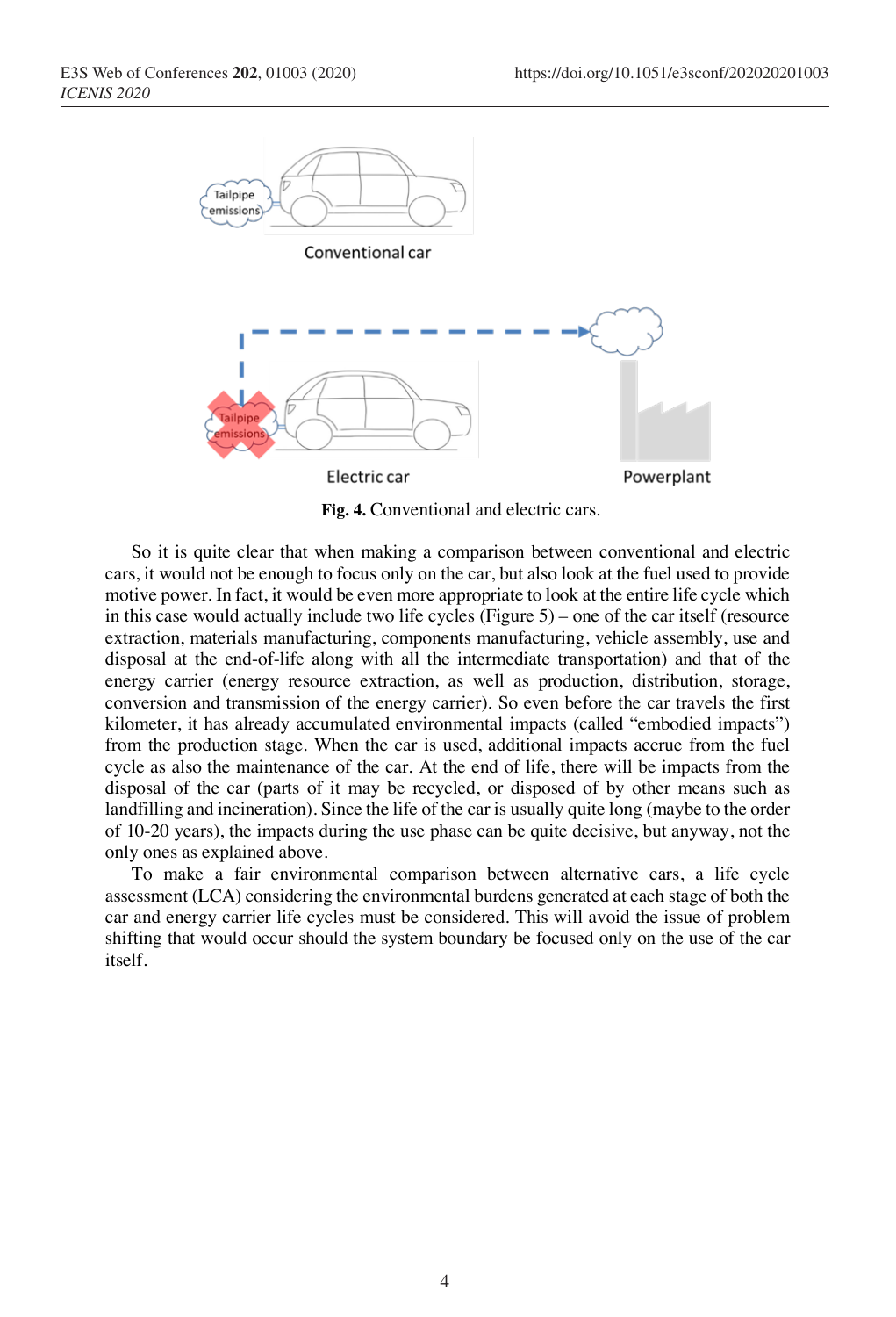

**Fig. 5.** Generic system boundary for assessment of cars (Adapted from [1]).

The concept of life cycle thinking is applied not only to environmental assessments via tools such as LCA, but is also applied to the other pillars of sustainability, such as life cycle costing (LCC) for economic assessment and social life cycle assessment (S-LCA) for social assessments. The utility of a life cycle approach for economic assessment is illustrated by a simple example of light bulbs. Let us consider three commonly available light bulbs – the traditional incandescent bulb, the more advanced compact fluorescent light (CFL) and the even more advanced light emitting diode (LED). The prices of one bulb of each kind (for similar amount of lighting) are 1 USD, 2 USD and 8 USD for the incandescent, CFL and LED respectively. If for lighting our house, we were to make a choice between these three options based on the purchasing price, one should obviously choose the incandescently bulb. However, would it be a wise choice to make the decision based only on the price paid upfront for purchasing the bulb? Now that we have seen the effect of life cycle thinking in the environmental comparison of cars, let us try to use a similar approach for decision-making here as well. The results of the LCC are presented in Table 1.

|                                               | <b>Incandescent</b> | <b>CFL</b>    | <b>LED</b>    |
|-----------------------------------------------|---------------------|---------------|---------------|
| Cost per bulb (upfront)                       | 1 USD               | 2 USD         | 8 USD         |
| Average lifespan                              | 1,200 h             | 8,000h        | 25,000h       |
| Power                                         | 60 W                | 14 W          | 10W           |
| Number of bulbs for 25,000 h                  | 21                  |               |               |
| Total purchase price                          | 21 USD              | 6 USD         | 8 USD         |
| Total cost of electricity $(Q\ 0.12$ USD/kWh) | <b>180 USD</b>      | 42 USD        | 30 USD        |
| Life cycle costing                            | <b>201 USD</b>      | <b>48 USD</b> | <b>38 USD</b> |

**Table 1.** Life cycle costing of incandescent, CFL and LED light bulbs.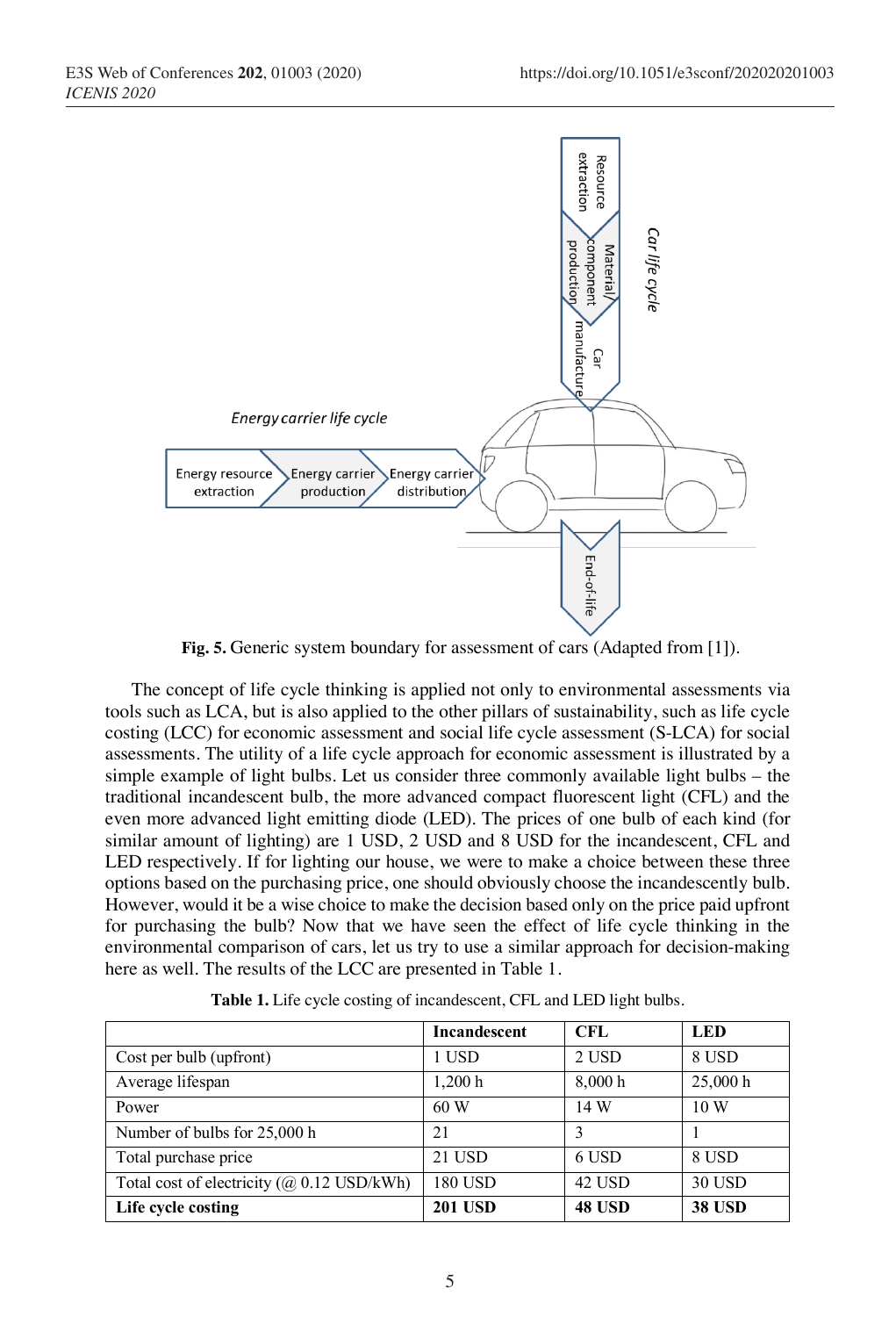It can be seen that there are several other important issues to consider in addition to the purchasing price of the bulb. One is the average lifespan of each bulb which differs quite significantly across the three bulbs. The other is the power consumption of the bulbs to provide the same amount of illumination which is very different; the CFL and LED are far more energy efficient than the incandescent bulb. When all these factors are considered to calculate the LCC, the LED becomes the cheapest option among the three even though the price paid upfront was the highest. Thus, it is clear that considering the LCC will yield the more sensible result since it accounts for all the costs the user has to ultimately pay for using the bulb.

## **3 Sustainable Consumption and Production**

SDG 12 deals with responsible consumption and production; which is directly aligned with sustainable consumption and production. The example of the electric car that was used above was from the point of view of sustainable production. Sustainable consumption can be from the point of view of the consumer or user who must make an informed choice based on environmental considerations. The example of the light bulb above, though focused on economics, could also be considered as sustainable consumption in terms of environment if we focus on the electricity use of the bulbs. Both sustainable production and sustainable consumption must go hand in hand; producers produce sustainably and consumers consume sustainably. Sometimes a chicken and egg situation may evolve where the producers may claim that they will produce sustainably if there is a demand (price premium) for environmentally friendly products whereas consumers may claim that they will buy environmentally friendly products if these are easily accessible. Environmental labels or ecolabels may help to bridge this gap by providing environmental information to consumers who could then make a conscious choice. Of course consumers may not make a choice based on environmental considerations alone – brand, price, other characteristics (e.g. nutrition for food products) may also play a significant role. If ecolabels can be combined also with life cycle costing information, then it makes much sense for the consumer. For example, electricity using products in Thailand such as refrigerators, televisions, washing machines, fans, air conditioners, etc. often carry a No. 5 label which shows the electricity consumption of a product as compared to a threshold benchmark. Such a label also shows the price paid for electricity during the use phase. This sends a very clear message to the consumers who really appreciate this information; the No. 5 label became much more visible and well-known in Thailand than the green label which has been in existence for much longer (Figure 6). Here, it must be pointed out that in some way, both these labels involve life cycle thinking; the green label's criteria are based on life cycle considerations and the No. 5 label is based on the idea of life cycle costing, including the cost of operating the product in addition to the purchasing price of the product.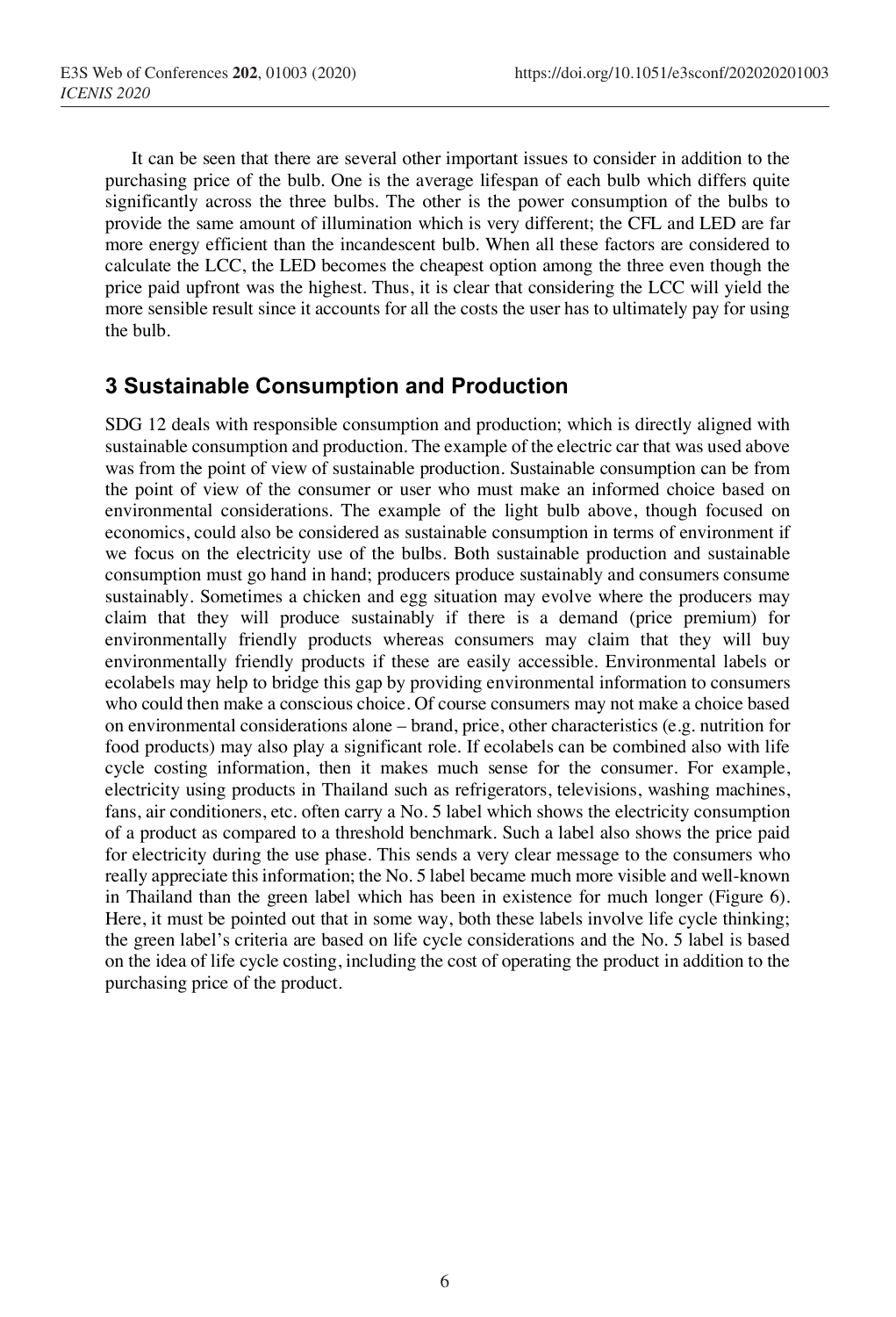

**Fig. 6.** Labels in Thailand (a) Green label (b) No. 5 label.

The government can facilitate the promotion of green labels by providing support to organizations that manage these labels as well as by introducing green product procurement schemes whereby organizations are encouraged to purchase products with certain ecolabels. This has been practiced in many countries such as Japan, South Korea and Thailand. Sustainable consumption is not limited to the purchase of products with ecolabels but also involves deeper changes in thinking and lifestyle. Reducing overconsumption and waste are very powerful considerations without which efficiency improvements alone cannot succeed in reducing overall environmental impacts.

# **4 Circular Economy**

The concept of circular economy tends to move beyond products and look at the industry and even the society at large in trying to reduce resource and energy use. As the name suggests, the philosophy of circular economy is to move away from the "take, make, use and dispose" pathway of a linear economy and towards "closing the loop" (Figure 7). It goes much beyond cleaner production which is focused on reducing resource and energy use, and emissions and waste generated at each life cycle stage. These reductions, though desirable, are still not enough. At the lowest level of closing the loop is materials recycling. Although materials recycling is usually considered very good in terms of its environmental advantages, it is considered at the lowest level for the circular economy because all the resources and energy invested into making the component/product whose materials are recycled, are lost. Anyway, it is better than dumping the materials into a landfill or incinerating. However, much better would be if the component/product could be repaired, refurbished, remanufactured and ultimately reused as a new component/product.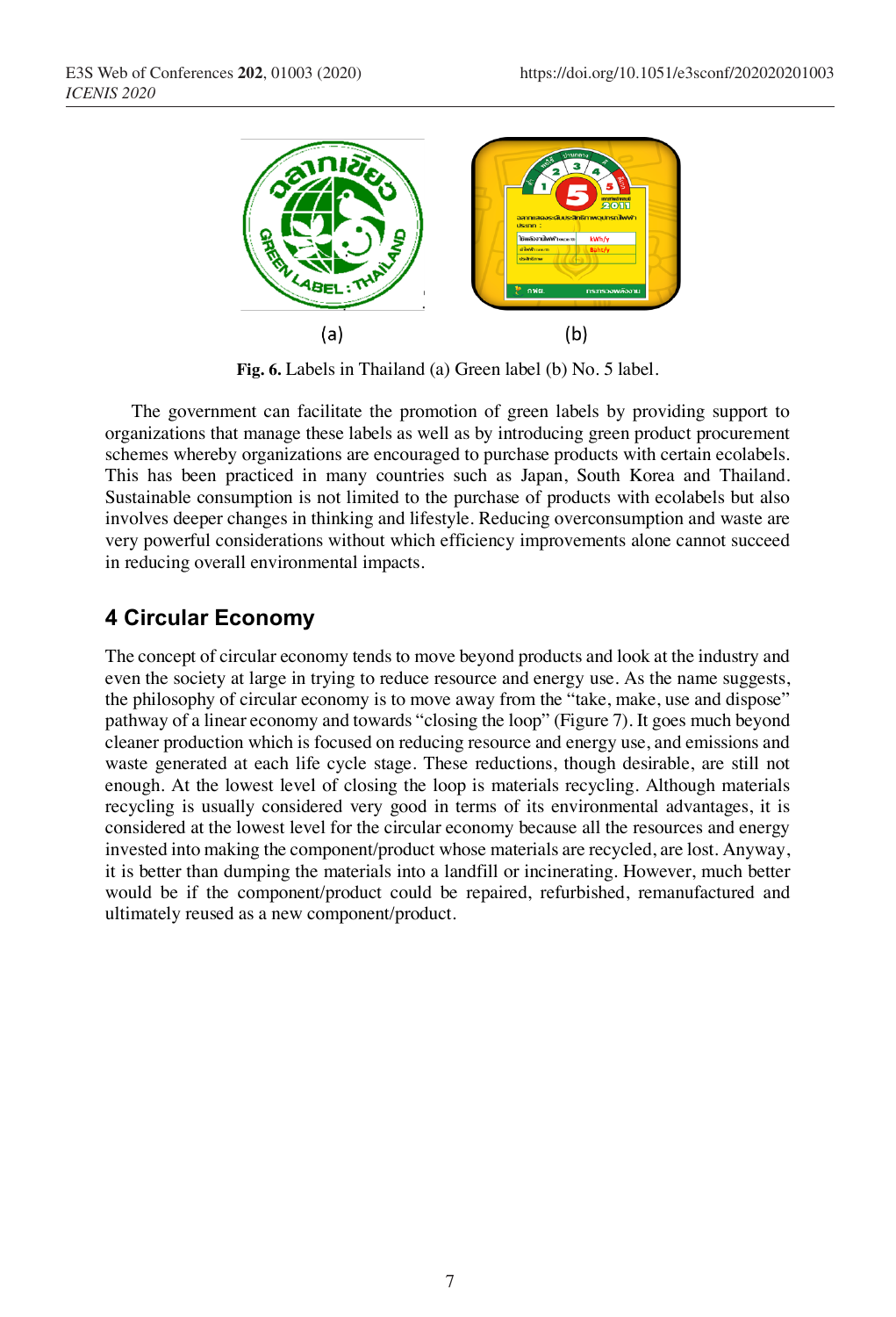

**Fig. 7.** The circular economy concept.

To facilitate repair, refurbishing and remanufacturing at a systematic and organized level, however, requires a shift in the business philosophy [2]. In the conventional business model, the ownership of a product is transferred from the producer to the consumer at the point of sale. Once, the product is purchased by the consumer, the producer is no longer responsible for it except maybe for a service contract during the warranty period. How the product is used and later disposed of is then the responsibility of the consumer/user. However, reusing after repair, refurbishing and remanufacturing would require a shift in the business model where the ownership of the product does not stay with the user either at the end of life of the product (extended producer responsibility) or never leaves the producer at all (leasing of the product or selling of the product service to the consumer rather than selling the product itself). The producer of the product then designs the product in such a way that it can be easily disassembled, repaired, components replaced, upgraded, or at least the materials recycled as a last option.

Here too, life cycle thinking and life cycle-based tools are essential. To illustrate this with a very simple example of recycling; materials such as aluminium which require a very large amount of energy for virgin production from bauxite as compared to the energy used for remelting during recycling will have a clear advantage when looked at from a life cycle perspective. However, other materials such as glass where there is a more modest difference between virgin production from sand and recycling by remelting will have to be looked at more cautiously. Should the impacts from transportation be quite significant due to long distances, the benefits from recycling may not necessarily be attractive when looked at from a life cycle perspective. Applying LCA and LCC would reveal these issues. Such considerations would also be useful for assessing the other examples mentioned above vis-àvis the circular economy. A careful and rigorous analysis using such tools should be conducted to support decision making as well as to identify hotspots and options to mitigate both the environmental and economic costs.